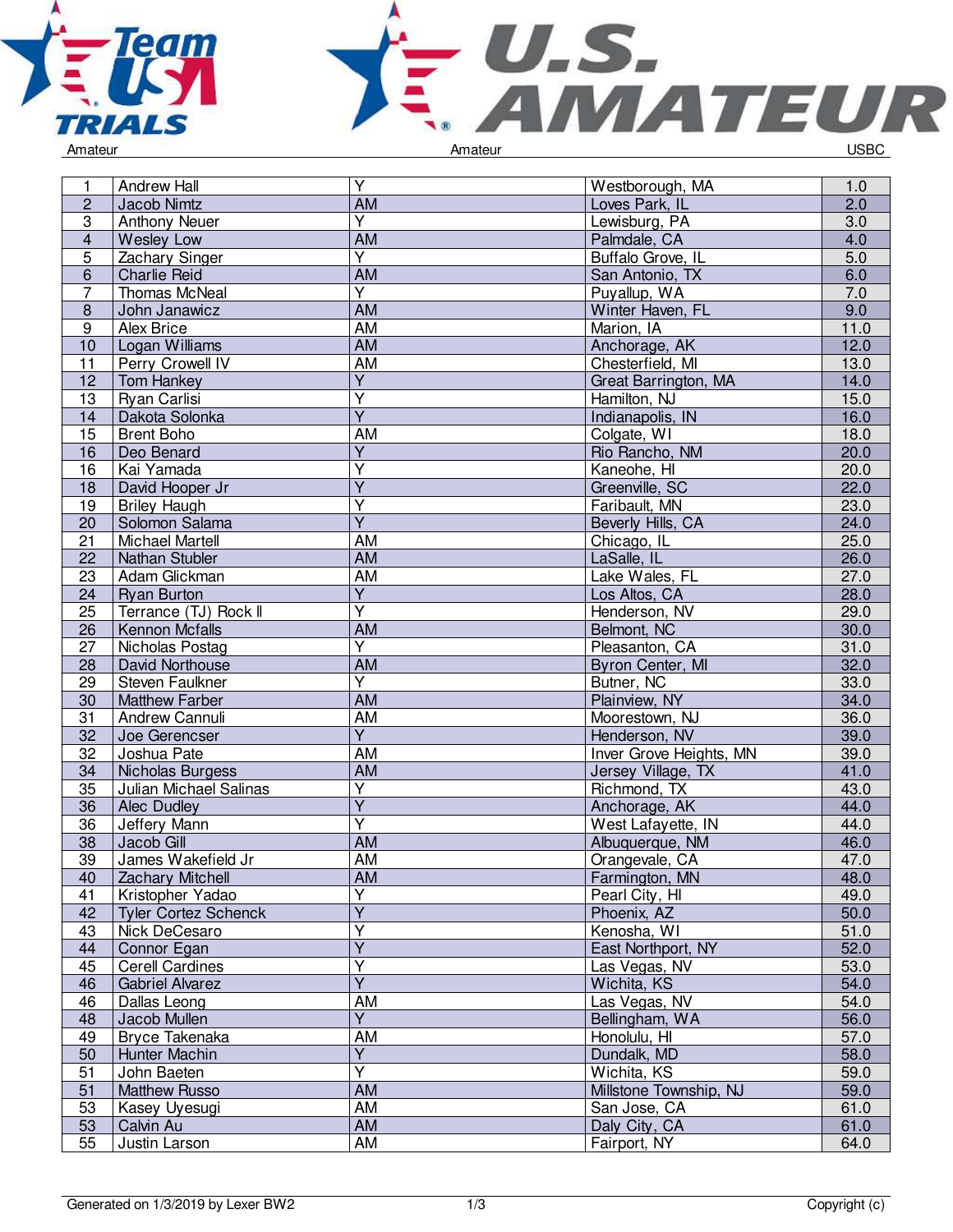



| 55               | <b>Brandon Dodge</b>    | Y                       | North Bend, NE        | 64.0           |
|------------------|-------------------------|-------------------------|-----------------------|----------------|
| 57               | Jacob Klein             | AM                      | East Islip, NY        | 66.0           |
| 58               | <b>Brandon Bonta</b>    | Ÿ                       | Wichita, KS           | 67.0           |
| 59               | Jacob Kersten           | Y                       | Wichita, KS           | 68.0           |
| 60               | Hunter Kempton          | Υ                       | Harrogate, TN         | 69.0           |
| 61               | <b>Travis Kominek</b>   | AM                      | Toledo, OH            | 70.0           |
| 62               | Panagiotis Vergos       | AM                      | Apopka, FL            | 71.0           |
| 63               | <b>Blake Earnest</b>    | <b>AM</b>               | Wood River, NE        | 72.0           |
| 64               | Justin O'Shaughnessy    | $\overline{Y}$          | Canton, MI            | 73.0           |
| 65               | Michael Harmon Jr       | Y                       | Rockledge, FL         | 74.0           |
| 66               | Anthony Veney           | AM                      | San Antonio, TX       | 75.0           |
| 66               | Mason Moore             | $\overline{Y}$          | Aurora, CO            | 75.0           |
| 68               | Avery Wolf              | Ÿ                       | Skokie, IL            | 77.0           |
| 68               | Alex Glinski            | Ý                       | Linfield, PA          | 77.0           |
| 70               | Kennison Andrews        | <b>AM</b>               | Vista, CA             | 79.0           |
| 71               | <b>Bailey Mavrick</b>   | Y                       | Peru, IN              | 80.0           |
| 72               | Daniel Chin             | $\overline{Y}$          | Daly City, CA         | 81.0           |
| $\overline{73}$  | Dylan Zimmerman         | Ÿ                       | Harrisburg, PA        | 82.0           |
| 74               | <b>Tyrell Ingalls</b>   | $\overline{\mathsf{Y}}$ | Loganville, GA        | 83.0           |
| 74               | Parker Johnson          | AM                      | Converse, TX          | 83.0           |
| 76               | Alexander Sorge         | $\overline{Y}$          | Monmouth Junction, NJ | 85.0           |
| 77               | <b>Bryan Eaton</b>      | AM                      | Wyoming, MI           | 87.0           |
| $\overline{78}$  | <b>Trent Mitchell</b>   | <b>AM</b>               | Chicago, IL           | 88.0           |
| 79               | <b>Ryan Winters</b>     | AM                      | Livonia, MI           | 90.0           |
| 80               | Kevin Jones             | <b>AM</b>               | Covina, CA            | 91.0           |
| 80               | Cameron Hurwitz         | Υ                       | Rochester, NY         | 91.0           |
| 82               | Alex Aguirre            | $\overline{Y}$          | Tracy, CA             | 93.0           |
| 83               | <b>Drew Sacks</b>       | Υ                       | Vandalia, OH          | 95.0           |
| 84               | <b>Connor Kottke</b>    | $\overline{Y}$          | Lake Zurich, IL       | 96.0           |
| 84               | Adam Zimmerman          | Y                       | Deer Park, NY         | 96.0           |
| 86               | <b>Austin Aude</b>      | <b>AM</b>               | Lincoln, NE           | 98.0           |
| 86               | Timothy Gruendler       | AM                      | St. Louis, MO         | 98.0           |
| 86               | Ken Hayase-Fong         | AM                      | Layton, UT            | 98.0           |
| 89               | Spencer Robarge         | Υ                       | Springfield, MO       | 101.0          |
| 90               | <b>Austin Schultz</b>   | $\overline{Y}$          | Valparaiso, IN        | 102.0          |
| 91               | Bryan Manno             | AM                      | Singer Island, FL     | 103.0          |
| 91               | <b>Ryan Kendall</b>     | AM                      | Wichita, KS           | 103.0          |
| 93               | Nicholas Sommer         | $\overline{\mathsf{Y}}$ | Roscoe, IL            | 105.0          |
| 93               | Andrew Dekowski         | AM                      | Linden, NJ            | 105.0          |
| 93               | Norman Baldwin          | $\overline{Y}$          | Alto, MI              | 105.0          |
| 96               | Kevin Fischer           | AM                      | Winter Park, FL       | 108.0          |
| 97               | Andrei Tacorda          | Ÿ                       | Roseville, CA         | 109.0          |
| 97               | Bryan Hahlen            | AM                      | Greenwood, SC         | 109.0          |
| 97               | Ronnie Fujita           | AM                      | El Sobrante, CA       | 109.0          |
| 100 <sub>1</sub> | <b>Wyatt Smith</b>      | Υ                       | Cape Coral, FL        | 112.0          |
| 101              | Joseph Grondin          | Ÿ                       | San Pedro, CA         | 113.0          |
| 102              | Alec Keplinger          | $\overline{Y}$          | Coldwater, MI         | 114.0          |
| 103              | Duncan Whitaker         | $\overline{\mathsf{Y}}$ | Poulsbo, WA           | 115.0          |
| 104              | Matthew Frei-Funk       | AM                      | Mount Laurel, NJ      | 116.0          |
| 105              |                         | Y                       | Roseboro, NC          |                |
|                  | <b>Patrick Phillips</b> | <b>AM</b>               |                       | 117.0<br>117.0 |
| 105              | Michael Duran           | Y                       | Banning, CA           |                |
| 107              | Allex Zieg              |                         | Placentia, CA         | 119.0          |
| 108              | Jonathan Lovett         | AM<br>AM                | Columbia, SC          | 120.0          |
| 109              | <b>Brandon Wanders</b>  |                         | Foothill Ranch, CA    | 121.0          |
| 110              | Marc Gonzalez           | AM                      | Chicago, IL           | 122.0          |